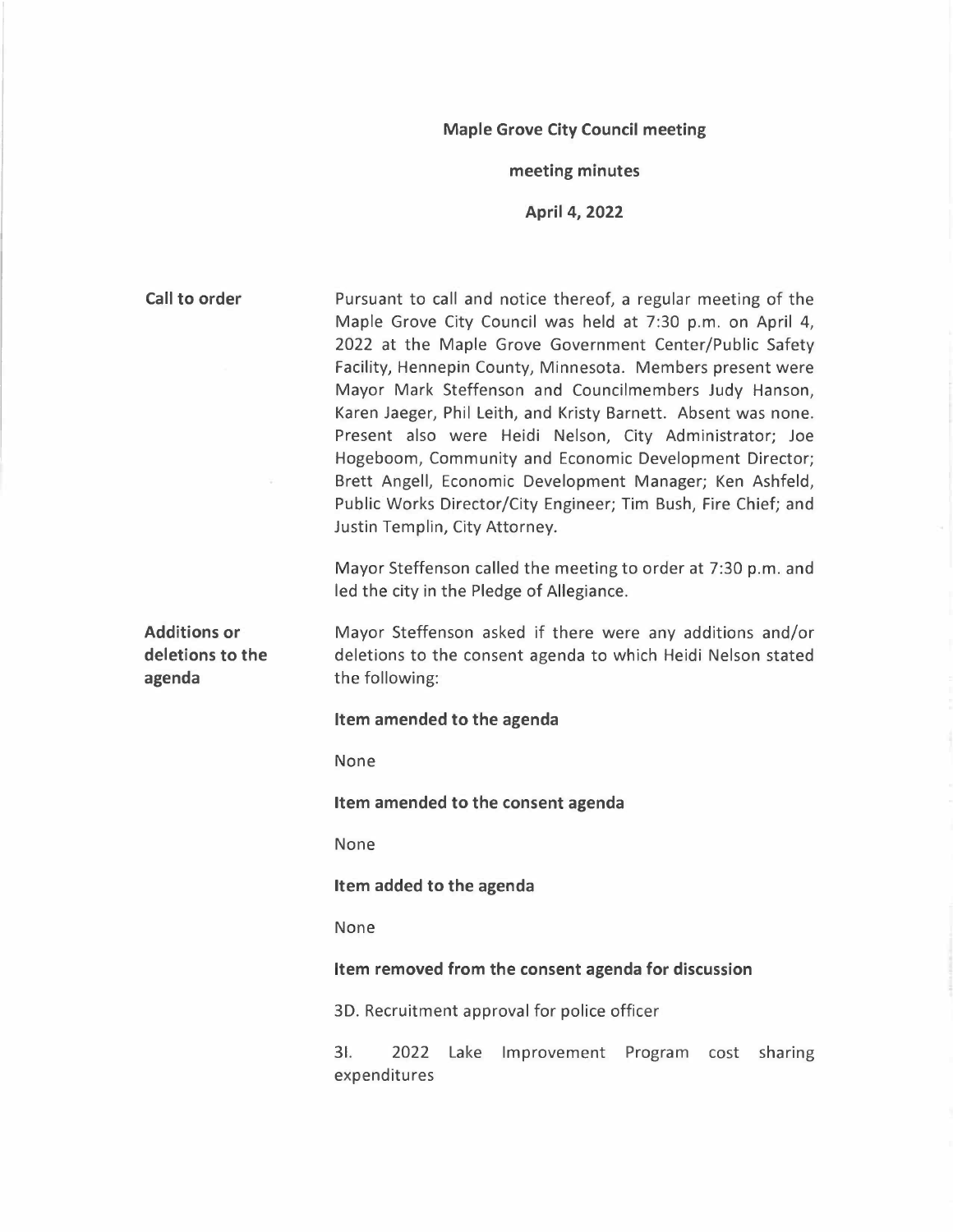**Consent items** The following consent items were presented for council's approval:

#### **MINUTES**

A. Regular meeting- March 21, 2022

#### **HUMAN RESOURCES ITEMS**

B. Appointment of paid-on-call fire officers

Motion to appoint the following firefighters to the position of lieutenant in the Fire Department effective May 1, 2022.

Station 1-Ryan Christenson Station 2- Justin Siemieniewski Station 3-Jeffrey Hendel

C. Recruitment approval for assistant city prosecutor

Motion to authorize staff to begin the recruitment process for the assistant city prosecutor position in the Administration Department.

D. Recruitment approval for police officer

This item was removed by Councilmember Leith for discussion.

E. Recruitment approval for zoning enforcement officer

Motion to authorize staff to begin the recruitment process for the zoning enforcement officer in the Community and Economic Development Department due to the resignation of Steven Vue effective April 1, 2022.

#### **COMMUNITY & ECONOMIC DEVELOPMENT ITEMS**

F. 7479 Fernbrook Lane North variance

Motion to adopt Resolution No. 22-060 denying the variance for height of the shed, denying the variance for size of the shed and denying the setback variance at 7479 Fernbrook Lane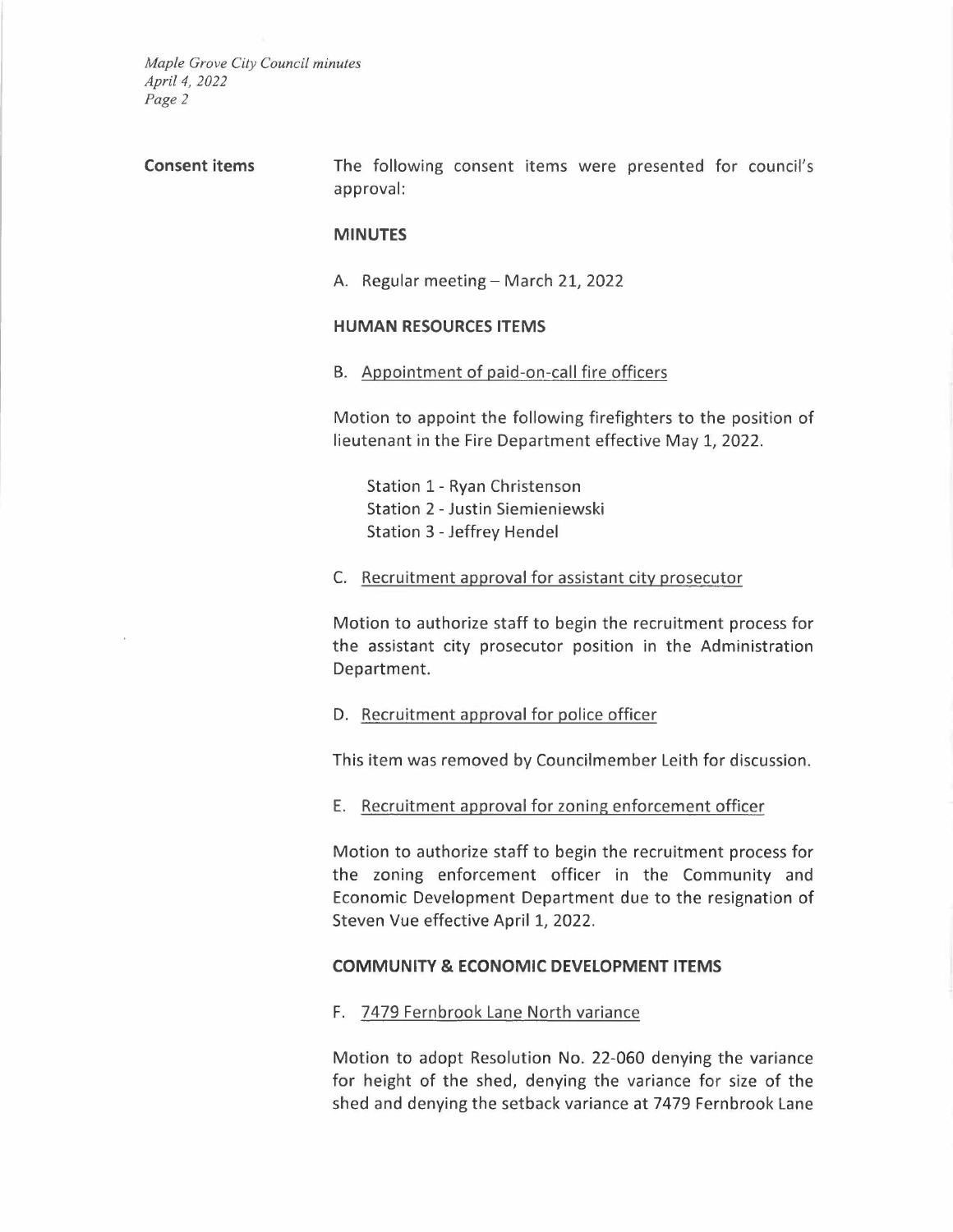North along with findings of fact.

The resolution also approves the shed color for the 7479 Fernbrook Lane North variance subject to the applicant addressing to the satisfaction of the city any remaining applicable comments contained in the memorandum from the Community and Economic Development Department dated February 22, 2022.

# G. Clear Channel Outdoor city advertising contract

Motion to approve the Clear Channel Outdoor city advertising contract.

# H. Zoning ordinance text amendment - wetlands

Motion to direct the city attorney to draft an ordinance approving the zoning ordinance text amendment amending City Code Article VII regarding wetlands.

### **ENGINEERING ITEMS**

I. 2022 Lake Improvement Program cost sharing expenditures

This item was removed by Councilmember Jaeger for discussion.

J. Arbor Ridge Parkway parking restrictions - Resolution No. 22-077

Motion to adopt Resolution No. 22-077 establishing no parking zones on both sides of Arbor Ridge Parkway from Lawndale Lane to 105th Avenue, wherever designated parking bays are not provided.

K. Northwood Church Developer's Agreement - Resolution No. 22-076

Motion to adopt Resolution No. 22-076 approving Developer's Agreement for Northwood Church, subject to final review by the city attorney and director of public works.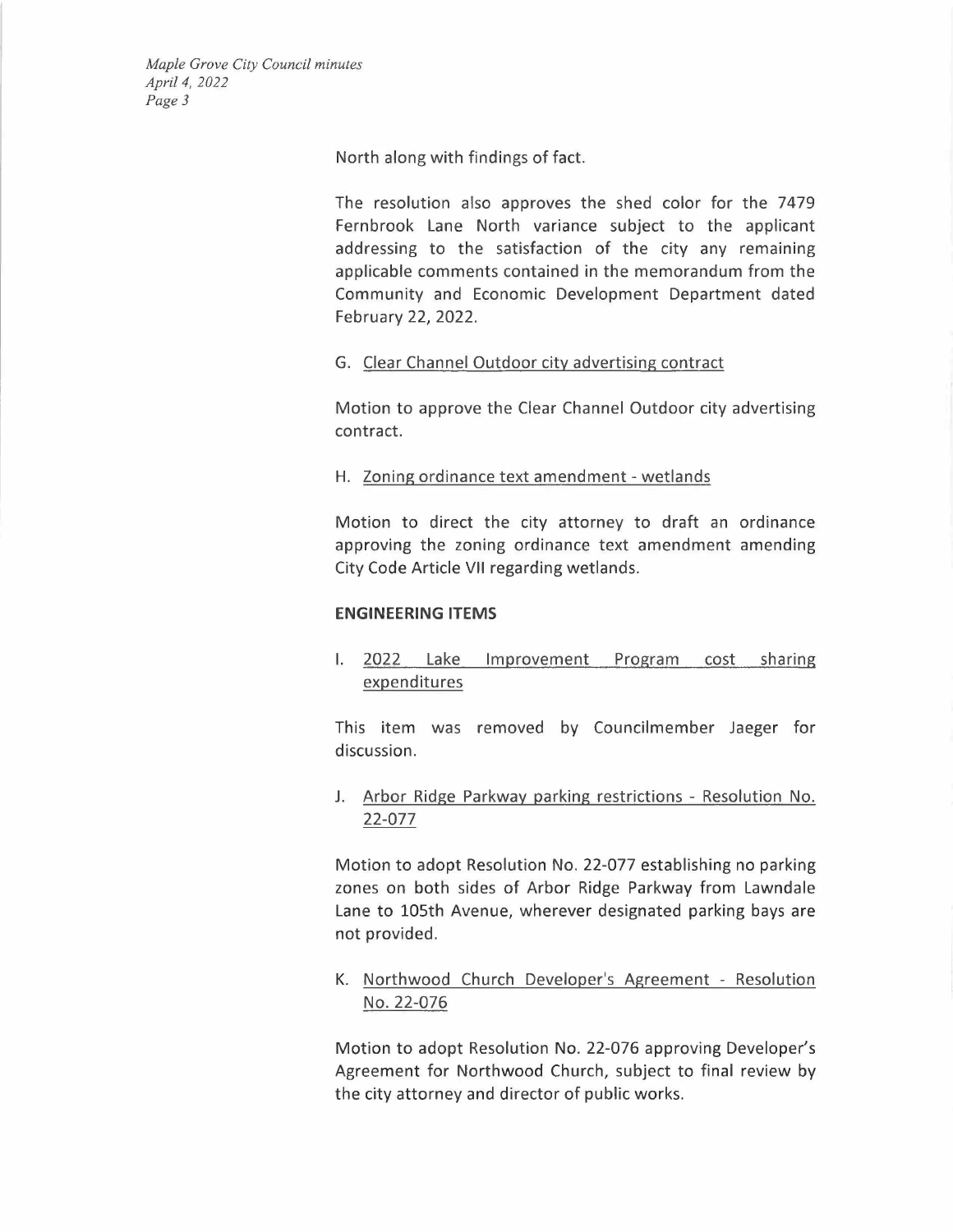# L. Purchase agreement- 15967 105th Avenue North

Motion to approve Purchase Agreement for a portion of land at 15967 105th Avenue North subject to final review and approval of the city engineer and city attorney.

# M. Purchase Agreement with Lynde & McLeod

Motion to approve the purchase agreement with Lynde & McLeod, Inc. for the purpose of disposing of excess right of way.

# N. Sureties - April 4, 2022

Motion to approve the surety actions.

#### **ADMINISTRATIVE ITEMS**

# 0. Emergency Operations Center upgrade

Motion to authorize the Maple Grove Fire Department purchase of equipment and services to complete an upgrade of the Emergency Operations Center (EOC) and Alternate EOC.

### P. Approve claims

Motion to approve claims totaling  $$1,886,884.53$ .

**Motion by Councilmember Jaeger, seconded by Councilmember Leith, to approve the consent items as amended removing ltems 3D (Recruitment approval for police officer) and 3l (2022 Lake Improvement Program cost sharing expenditures). Upon call of the motion by Mayor Steffenson, there were five ayes and no nays. Motion carried.** 

**Consideration of items pulled from the agenda**  The following items were pulled from the consent agenda.

Regarding Item 3D (Recruitment approval for police officer), Councilmember Leith thanked Detective Jim Kirkey for his 28 years of dedicated service to the Maple Grove Police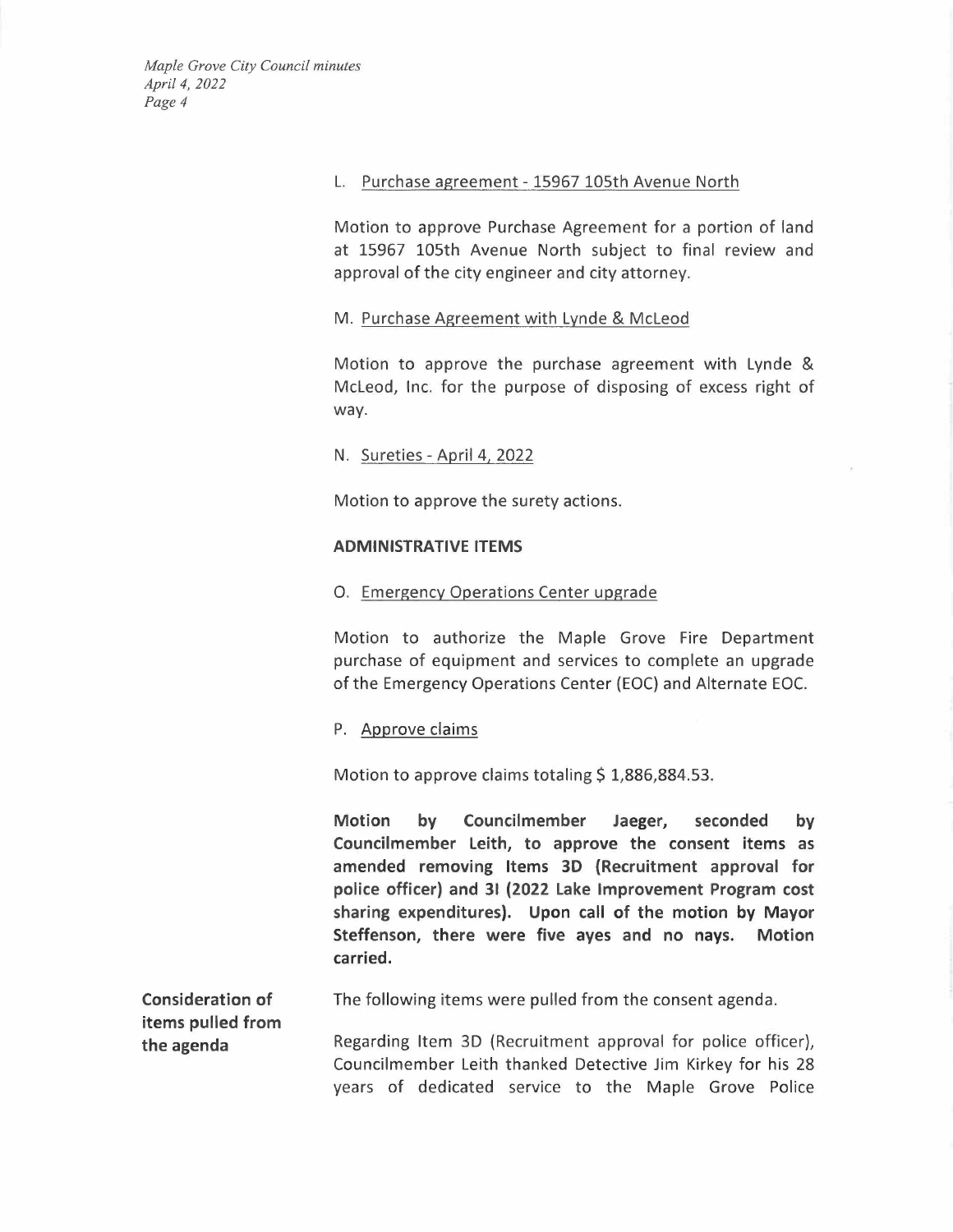Department and wished him well in his retirement.

**Motion by Councilmember Leith, seconded by Councilmember Barnett, to authorize staff to begin the recruitment process for the police officer position in the police department due to the retirement of Jim Kirkey with an effective date of March 31, 2022. Upon call of the motion by Mayor Steffenson, there were five ayes and no nays. Motion carried.** 

Regarding Item 31 {2022 Lake Improvement Program cost sharing expenditures), Councilmember Jaeger discussed the 2022 Lake Improvement Program with the council and thanked all of the residents who serve on the lake quality boards.

**Motion by Councilmember Jaeger, seconded by Councilmember Hanson, to approve the 2022 Lake Improvement Program and authorize cost-sharing expenditures in the amount of \$57,934.78. Upon call of the motion by Mayor Steffenson, there were five ayes and no nays. Motion carried.** 

**Special business** 

**Open forum**  There were no open forum issues brought before the council at this meeting.

**Hennepin County Commissioner Kevin Anderson presentation**  Hennepin County Commissioner Kevin Anderson provided the council with a brief presentation from the county. He explained he represented District 7 and was elected in 2020. He reported he has 20 years of experience in information technology and has volunteered at churches, schools and with the scouts. He then reviewed the committees he was serving on and noted he served as the chair for the Public Works Committee. He commented on the county budget which was the largest budget in Minnesota beyond the state's budget. He stated he was proud to report a veterans memorial would be constructed on county property. He discussed how the county would be allocating ARPA fundings, noting the major priorities were economic recovery, housing, broadband expansion, mental health, and gun violence/crime prevention. He noted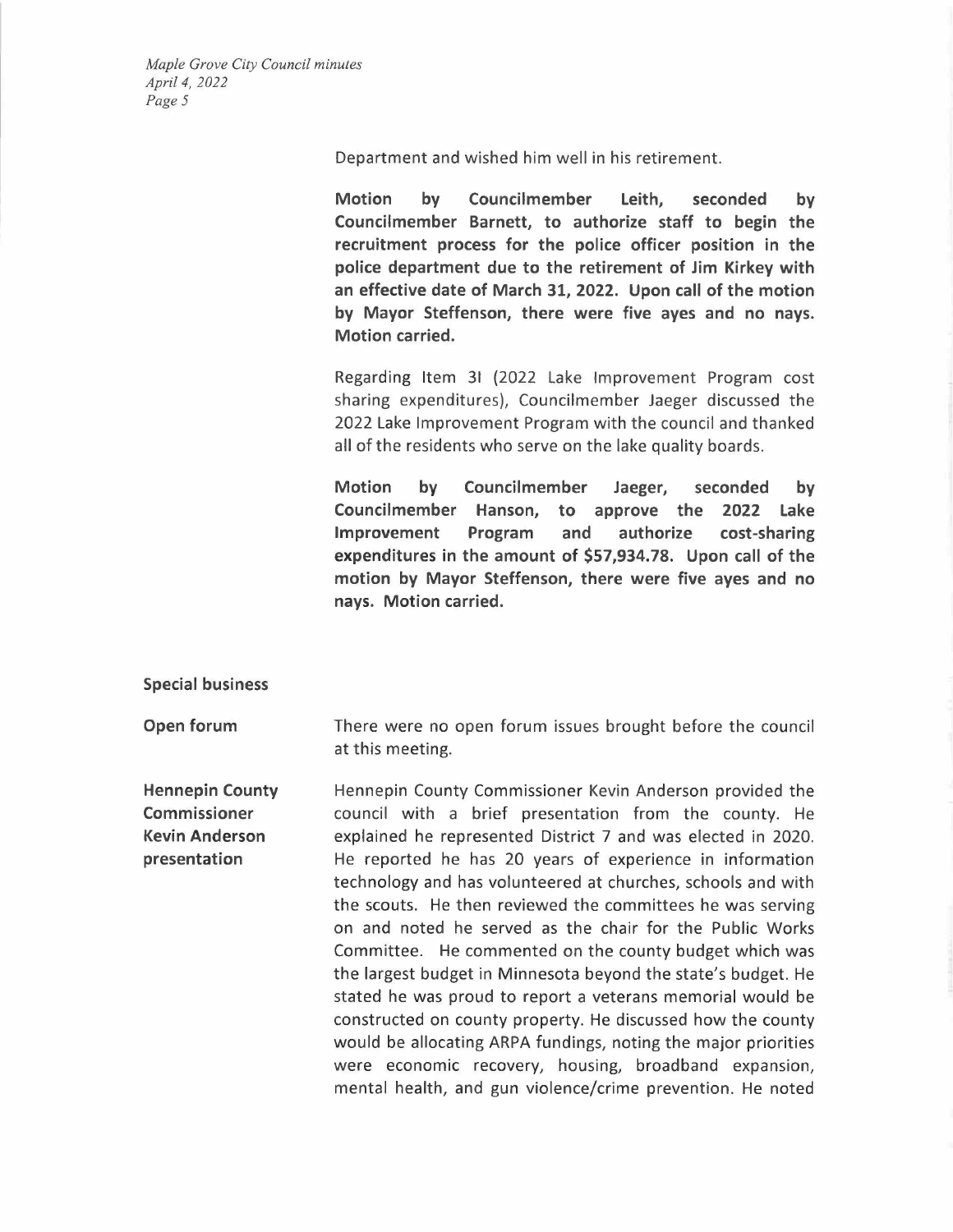> the county would be returning to a more onsite and hybrid workforce in 2022. He stated he was proud of the investment that was being made in the North Metro Regional Public Safety Training Facility for an expansion.

> Councilmember Hanson requested further information regarding the embedded social worker program. Hennepin County Commissioner Anderson explained the county was willing to pay 50% of the salary for a social worker that was embedded within a Police Department. He discussed how police departments were utilizing the social workers to respond to calls with police in order to address the needs of the community or those facing a mental health crisis.

> Councilmember Jaeger thanked County Commissioner Anderson for all of his efforts on behalf of the community.

> Mayor Steffenson thanked County Commissioner Anderson for all of his hard work noting the North Metro Range project would not be moving forward without his efforts.

**Swearing in of paid-on-call**  Fire Chief Bush introduced newly hired Paid-On-Call Firefighter Brandon Scheunemann to the City Council.

> Mayor Steffenson administered the Oath of Office to Paid-On-Call Firefighter Scheunemann and welcomed him to the Maple Grove Fire Department. A round of applause was offered by all in attendance.

**Oath of office for city prosecutor**  City Administrator Nelson reported the council approved the appointment of Andrew Draper to the position of city prosecutor at the March 21, 2022 City Council meeting.

> Mayor Steffenson administered the Oath of office to City Prosecutor Andrew Draper and welcomed him to the City of Maple Grove.

**Public hearings** 

**firefighter** 

**7:30 p.m. Public hearing** 

**Easement Vacation No. 22-**  Public Works Director/City Engineer Ashfeld requested the council consider the vacation of an easement of excess rightof-way along a newly constructed road (TH610). He explained when the project was completed there was excess right-of-way purchased and this right-of-way can now be vacated. He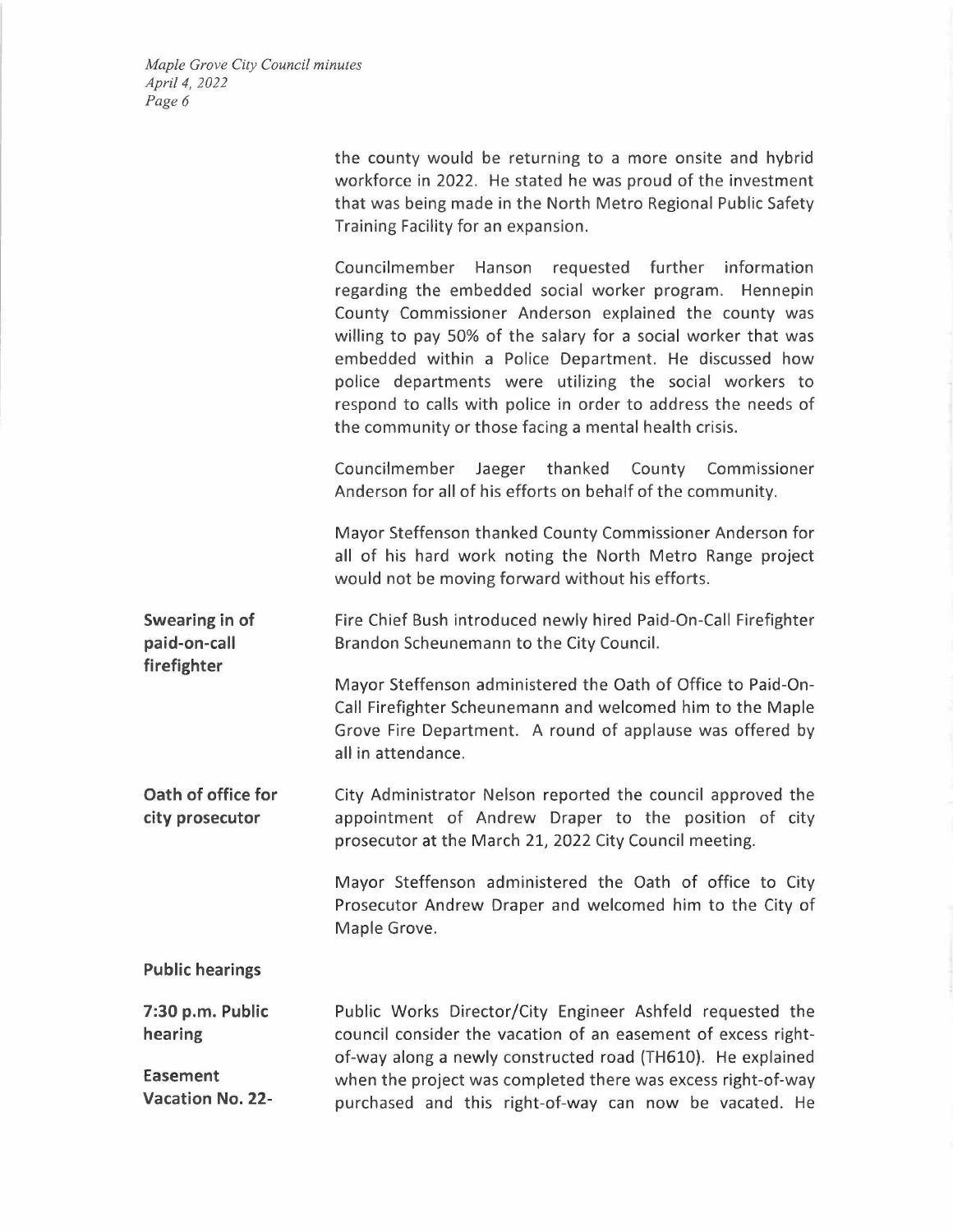| requested the council hold a public hearing and adopt a |  |  |  |  |  |
|---------------------------------------------------------|--|--|--|--|--|
| resolution that would vacate the right-of-way.          |  |  |  |  |  |

**Resolution No. 22-066** 

**01** 

**Motion by Councilmember Jaeger, seconded by Councilmember Hanson, to open the public hearing. Upon call of the motion by Mayor Steffenson, there were five ayes and no nays. Motion carried.** 

Mayor Steffenson opened the public hearing at 7:59 p.m. and asked if anyone would like to address this issue.

Amy Johnson, 10084 Troy Lane **N,** explained she was a homeowner in the area. She asked if the letter that was sent to her was legal. She questioned if the vacation would be on 105<sup>th</sup> or Lawndale Lane. Public Works Director/City Engineer Ashfeld reported the official street name was Lawndale Lane but within the MNDOT documents, the street was referred to as 105<sup>th</sup>. He discussed how Lawndale Lane would have better continuity for the name going forward. He explained on the south and west of 194 the roadway would be Lawndale Lane and on the east  $194$  would be  $105<sup>th</sup>$ .

Ms. Johnson asked what she could expect to happen if this easement were approved. Public Works Director/City Engineer Ashfeld explained the City Council approves how land is used in the city. He stated utilities, pedestrian facilities, and motorized vehicles are located within right-of-ways.

Ms. Johnson inquired when work would begin in this area. Public Works Director/City Engineer Ashfeld reported work would not begin until the developer enters into a development agreement. He anticipated this would occur in the next month.

**Motion by Councilmember Jaeger, seconded by Councilmember Hanson, to close the public hearing at 8:05 p.m. Upon call of the motion by Mayor Steffenson, there were five ayes and no nays. Motion carried.** 

**Motion by Councilmember Leith, seconded by Councilmember Hanson, to adopt Resolution No. 22-066 vacating certain easement located in the City of Maple Grove, County of Hennepin, State of Minnesota. Upon call of the motion by Mayor Steffenson, there were five ayes and no**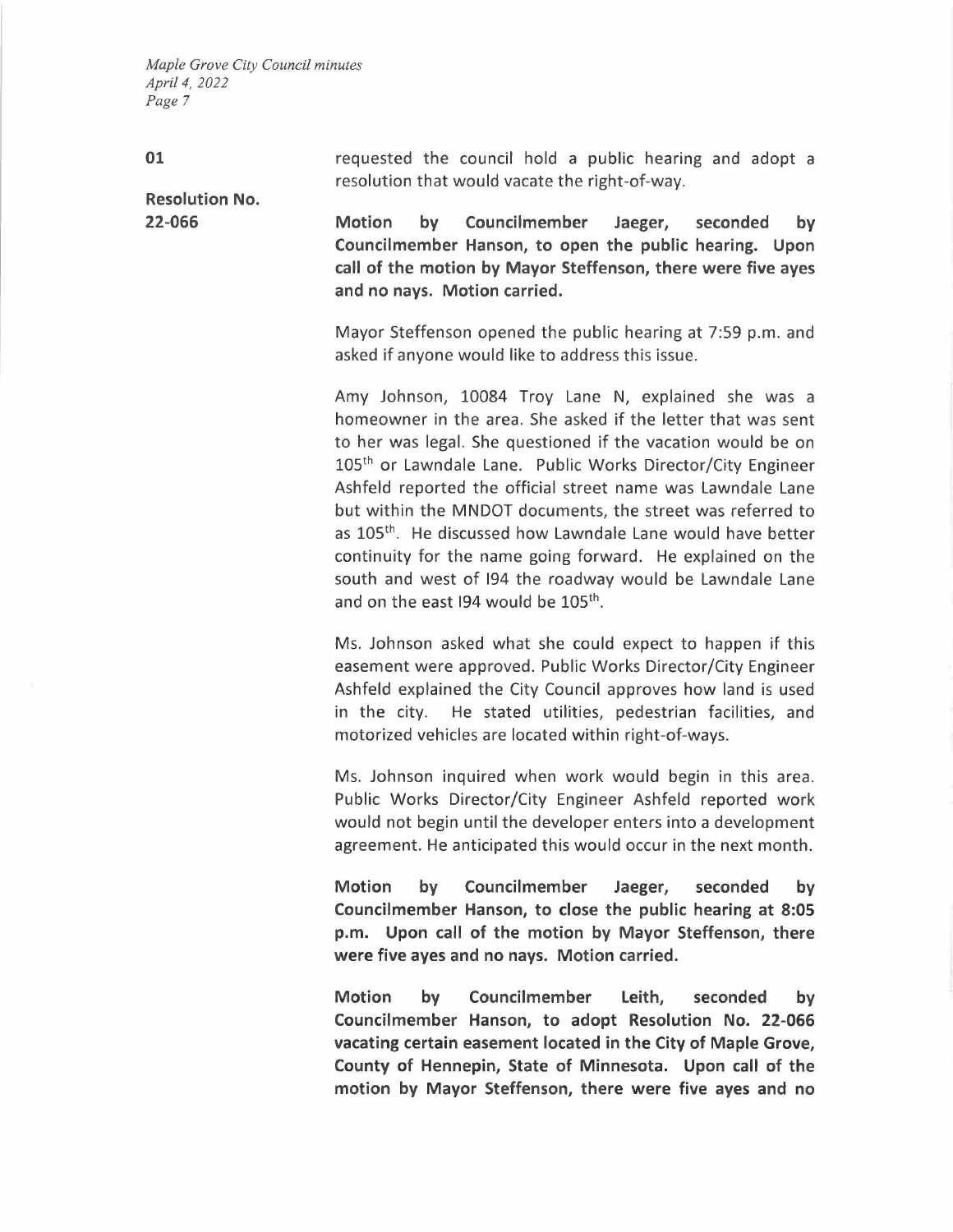**nays. Motion carried.** 

**7:30 p.m. Public hearing Easement Vacation No. 22- 02 Resolution No. 22-069**  Public Works Director/City Engineer Ashfeld requested the council vacate a prescriptive use right-of-way along 69<sup>th</sup> Avenue. He discussed how this neighborhood has developed over time and noted the parcel in question as owned by Ron Fideldy and Diane Bayhoff. He commented on the proposed improvements noting the city was preparing a new plat that would clean up the area. Staff commented further on the vacation and noted it would be contingent upon the filing of the new plat.

> **Motion by Councilmember Hanson, seconded by Councilmember Barnett, to open the public hearing. Upon call of the motion by Mayor Steffenson, there were five ayes and no nays. Motion carried.**

> Mayor Steffenson opened the public hearing at 8:10 p.m. and asked if anyone would like to address this issue.

> Ron Fideldy, 6930 Trenton Lane North, explained he was one of the property owners, along with his two sisters. He stated this property has been in his family since 1928. He discussed the problems that occurred along 69<sup>th</sup> Avenue North and keeping lots buildable at the end of the cul-de-sac. He indicated residents have also been dumping miscellaneous items at the end of the cul-de-sac which he was then responsible for getting rid of. He thanked staff for working with him to find the most equitable solution the city's and his problems.

> Jeff Blum, 7013 Union Terrace Lane North, stated he lived to the north of Outlot A. He hoped the changes would stop the ATV traffic that was cutting through the area. He explained he did have concerns about how the property would continue to subdivide in the future. Public Works Director/City Engineer Ashfeld explained there would be a development agreement as it relates to this plat with no provisions for variances. He indicated a future buyer would have to satisfy all City Codes with respect to setbacks and shoreland regulations. He reported a large number of lots could not be located on this outlot because it was too restrictive.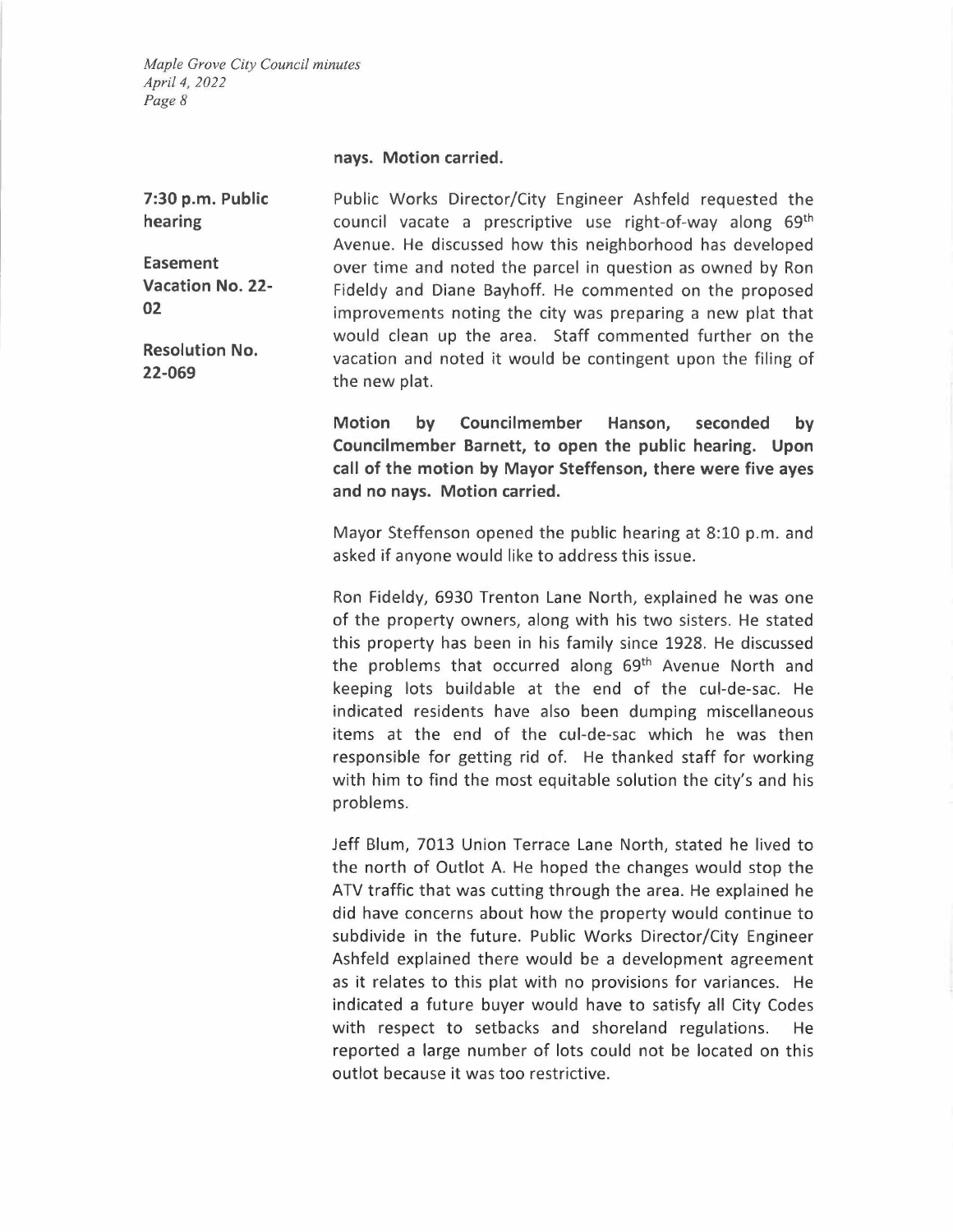Mr. Fideldy discussed the three options he had for the outlot which would be to retain or expand the existing home which was in the non-conforming area, retaining the home and adding one home between the twinhomes, or tearing down the existing home in order to make two new lots.

**Motion by Councilmember Jaeger, seconded by Councilmember Hanson, to close the public hearing at 8:21 p.m. Upon call of the motion by Mayor Steffenson, there were five ayes and no nays. Motion carried.** 

**Motion by Councilmember Hanson, seconded by Councilmember Barnett, to adopt Resolution No. 22-069 vacating certain easements located in the City of Maple Grove, County of Hennepin, State of Minnesota. Upon call of the motion by Mayor Steffenson, there were five ayes and no nays. Motion carried.** 

**7:30 p.m. Public loan fund allocation**  Economic Development Manager Angell stated Project Monarch involves the relocation of a large medical-technology firm from a different Twin Cities community into Maple Grove. The business is a manufacturer of precision parts which play an integral role in numerous important medical devices, such as pacemakers. The business has been within the metro area for many years and has additional locations throughout the United States and internationally. Due to challenges at their existing location, the business explored relocation options both within Minnesota and elsewhere. Following an extensive search, the business identified the former Caterpillar building at 11601 93rd Avenue North as the preferred option. The business would occupy the entire 175,000 square foot space which has been vacant since 2020. The relocation is contingent on receiving incentives. Due to this contingency, the move is not yet public which is why a project name alias is being used. The project includes the relocation of 308 existing employees to the Maple Grove location with plans to add approximately 35 additional employees within two years. Based upon the existing job numbers, the business would be in the top five for total private employment within the city. The initial capital investment into the facility is approximately \$4.2 million including equipment purchases and leasehold improvements. It is anticipated to take up to 90 weeks for the full move to

**hearing Project Monarch DEED applications and city revolving**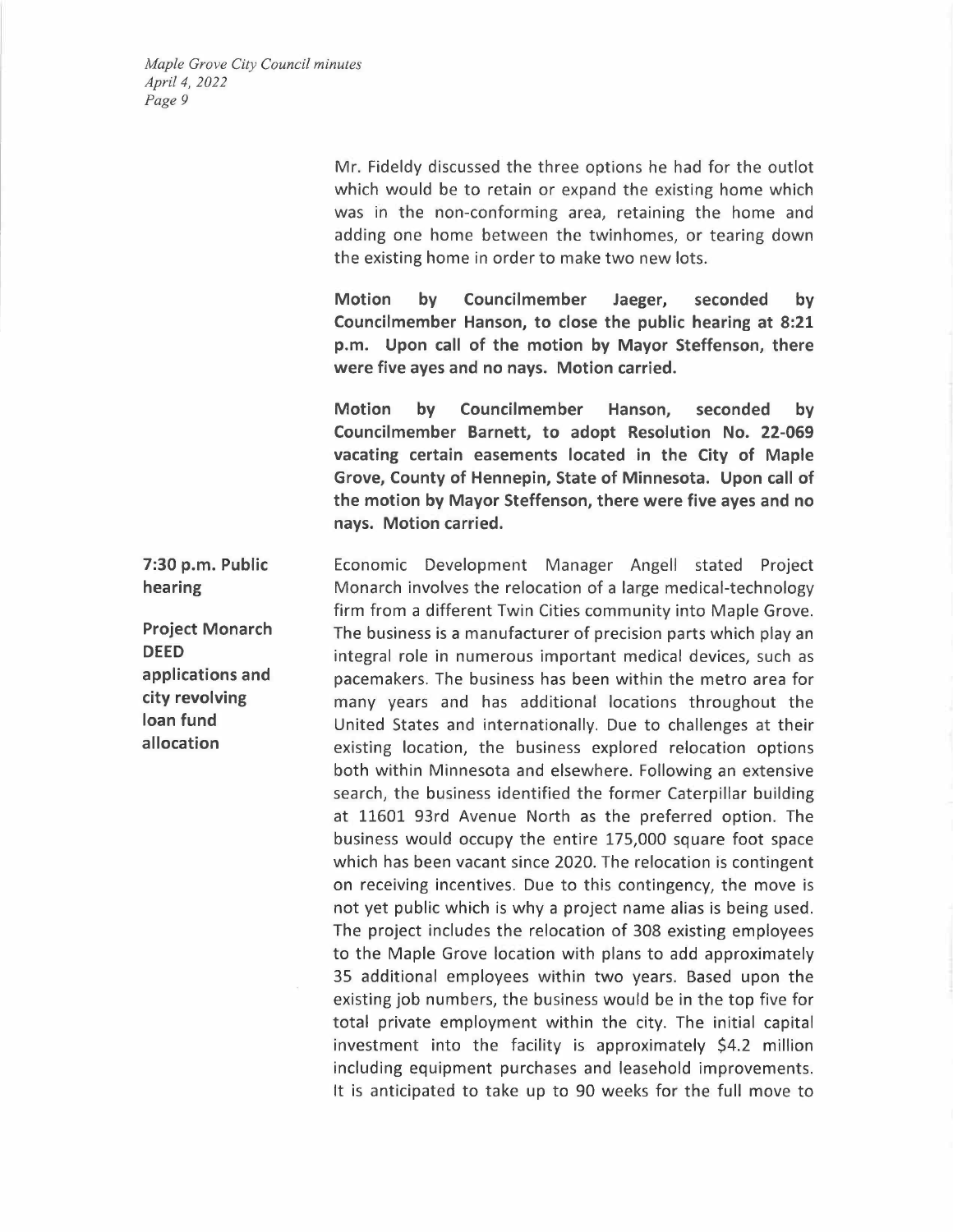occur due to the amount of machinery and certification process. Staff commented further on the proposed move along with the loan assistance that would be needed from MIF, DEED and the City of Maple Grove.

Councilmember Jaeger questioned how many revolving loan fund allocations the city has made in the past. Economic Development Manager Angell stated the city had three active MIF loans and no revolving loan fund allocations through the City. He reported this program currently had \$750,000.

**Motion by Councilmember Leith, seconded by Councilmember Jaeger, to open the public hearing on a Minnesota Investment Fund application and business subsidy for Project Monarch. Upon call of the motion by Mayor Steffenson, there were five ayes and no nays. Motion carried.** 

Mayor Steffenson opened the public hearing at 8:26 p.m. and asked if anyone would like to address this issue.

No public testimony was offered.

**Motion by Councilmember Hanson, seconded by Councilmember Barnett, to close the hearing at 8:27 p.m. Upon call of the motion by Mayor Steffenson, there were five ayes and no nays. Motion carried.** 

Mayor Steffenson thanked staff for all of their work on this item.

Councilmember Leith and Councilmember Barnett concurred.

**Motion by Councilmember Leith, seconded by Councilmember Barnett, to adopt Resolution No. 22-074 authorizing the City to apply to the Department of Employment and Economic Development for a Minnesota Invest Fund award for Project Monarch. Upon call of the motion by Mayor Steffenson, there were five ayes and no nays. Motion carried.** 

**Motion by Councilmember Barnett, seconded by Councilmember Leith, to adopt Resolution No. 22-075 supporting a job creation fund application in connection with**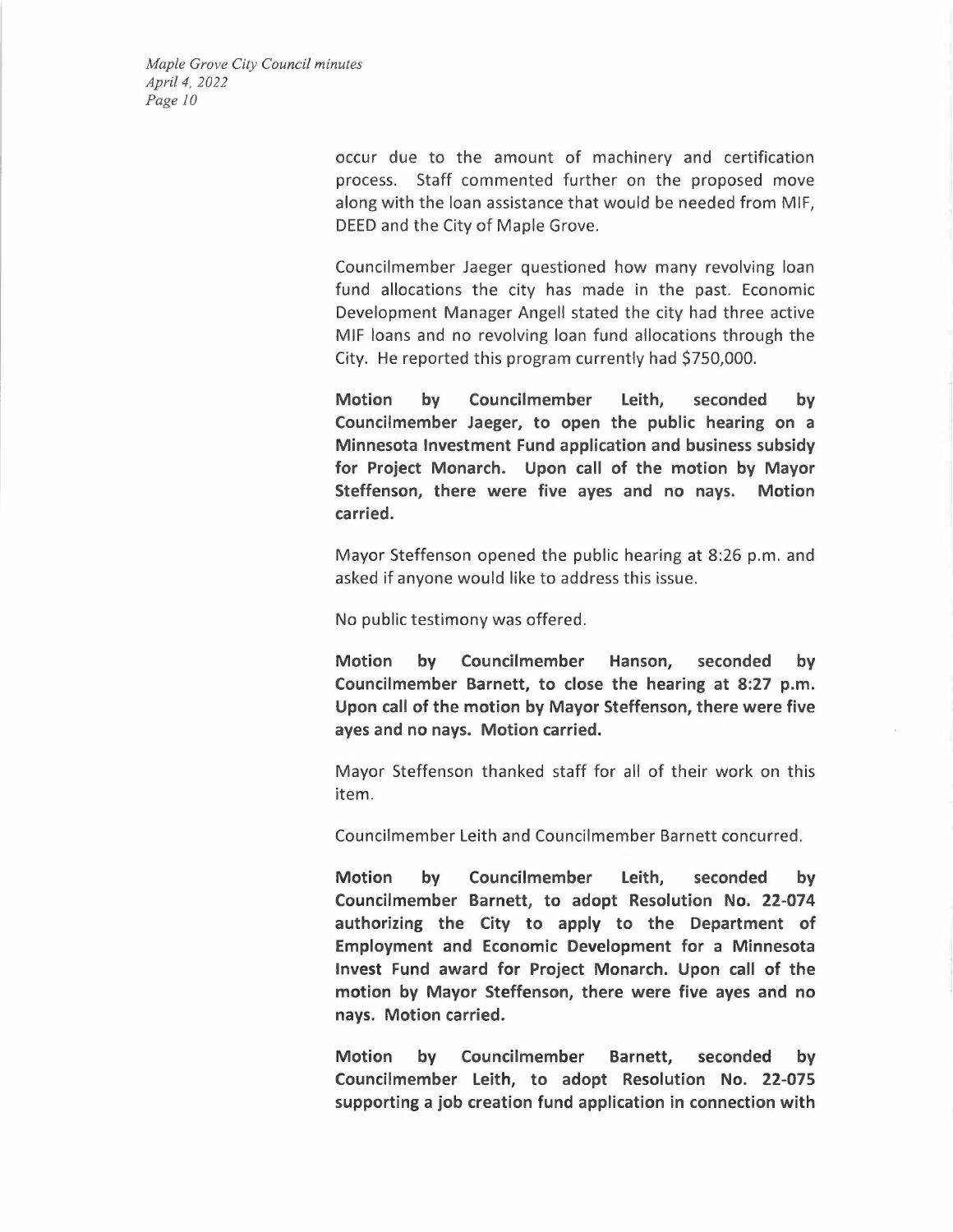> **Project Monarch. Upon call of the motion by Mayor Steffenson, there were five ayes and no nays. Motion carried.**

> **Motion by Councilmember Jaeger, seconded by Councilmember Leith, to authorize the allocation of \$125,000 from the city's revolving loan fund pending formal review for Project Monarch and authorizing the Economic Development Manager to execute documents related to an award. Upon call of the motion by Mayor Steffenson, there were five ayes and no nays. Motion carried.**

**Community and economic development items** 

**7103 Birchview Road North variance** 

Community and Economic Development Director Hogeboom stated the applicant is requesting a variance to the shoreland setback for the purpose of constructing a deck on the lakeward side of the existing home at 7103 Birchview Road North. The deck is proposed to extend off the back of the house and is part of a larger remodel and second floor addition to the home. The property is located near the end of a narrow peninsula that extends from the north shore of Cedar Island Lake. The existing home was constructed in 1963 and similar to many other homes on the peninsula, does not meet the current 75-foot shoreland setback requirement. An existing deck located at the southwest corner of the home further encroaches the shoreland setback and also encroaches the five-foot side yard setback. The distance from the existing deck to the Ordinary High-Water level (OHWL) is 47.6 feet at its nearest point. The applicant is proposing to convert the existing deck into an enclosed porch and extend a new deck along the lakeward side of the home. A variance is requested to construct the new deck within 42.5 feet of the OHWL, approximately five feet closer than the existing deck. As mentioned earlier, a second-floor addition is planned for the rambler style home. City Code permits the upward expansion of a nonconforming structure as long as it is not constructed beyond its current setback and will otherwise be compliant with city ordinances. A separate "expansion permit" will be issued to allow for the addition of a second floor and new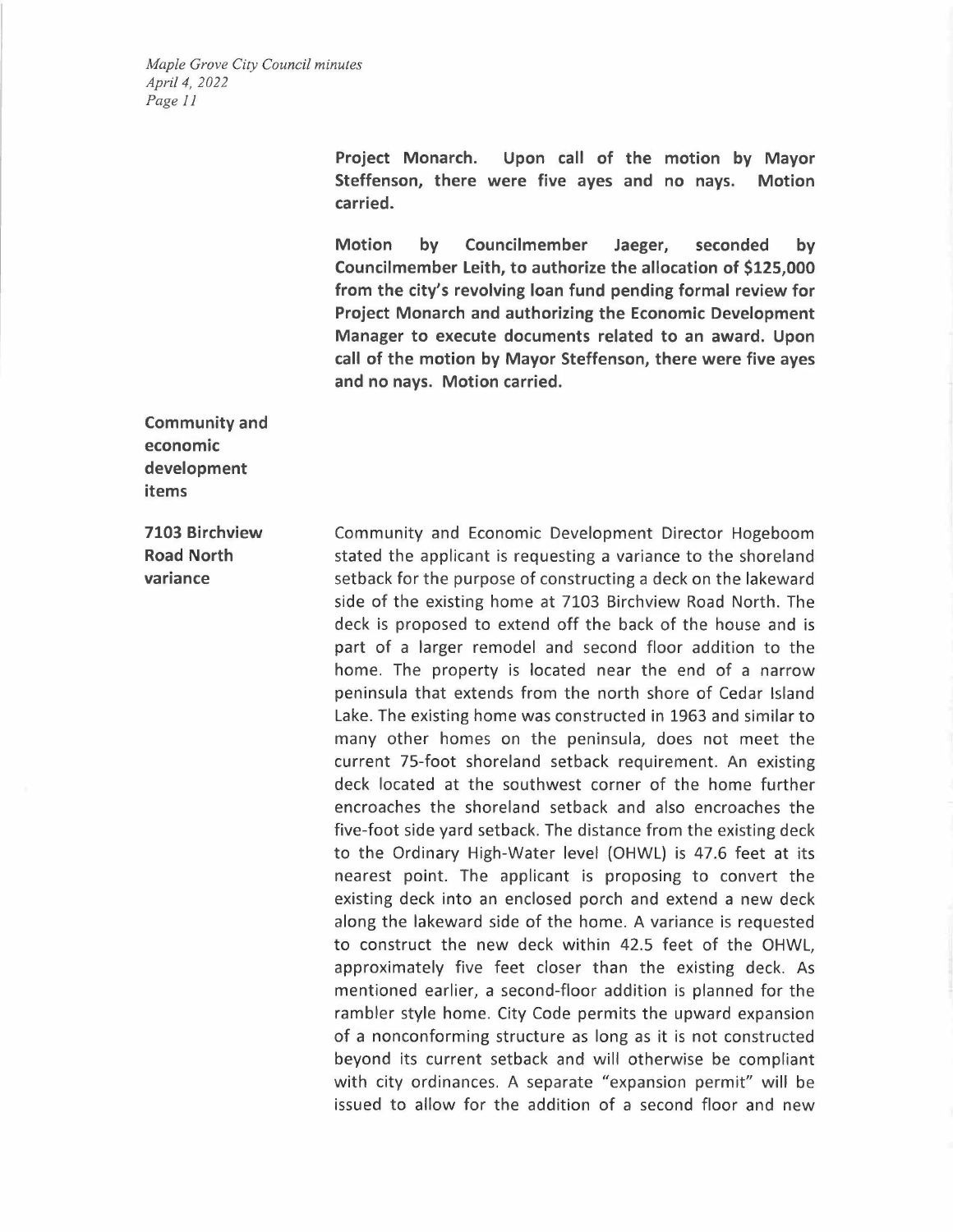> porch that replaces the current deck. Staff commented further on the request and reported the Planning Commission recommends approval.

> Councilmember Leith asked what would be located under the deck. Community and Economic Development Director Hogeboom commented a patio would be located under the deck, which was already in place. He reported the percentage of impervious surface would not change with the proposed improvements.

> Councilmember Jaeger questioned when this project was sent to Shingle Creek. Community and Economic Development Director Hogeboom reported this project was sent to the watershed district one month ago and the city received no comments.

> Rachel Boe, 7103 Birchview Road North, thanked the council for reviewing her variance request. She explained she has lived in her home for the past six years and she was hopeful she would be able to further invest in her home and the surrounding community. She indicated she spoke to her neighbors and received letters of support from both adjacent neighbors and the neighbor across the street. She thanked staff for all of their help with the variance request.

> Councilmember Hanson thanked Ms. Boe for speaking with her neighbors regarding the variance request.

> Councilmember Jaeger appreciated the fact that Ms. Boe wanted to stay in her home and was willing to invest in her property.

> Mayor Steffenson reported the City Council has historically granted variances to the homes in this neighborhood because they were built within the setback.

> **Motion by Councilmember Leith, seconded by Councilmember Hanson, to direct the city attorney to draft a resolution approving the 7103 Birchview Road North variance.**

> **The applicant shall acknowledge that park dedication requirements are based on staff review and recommendation**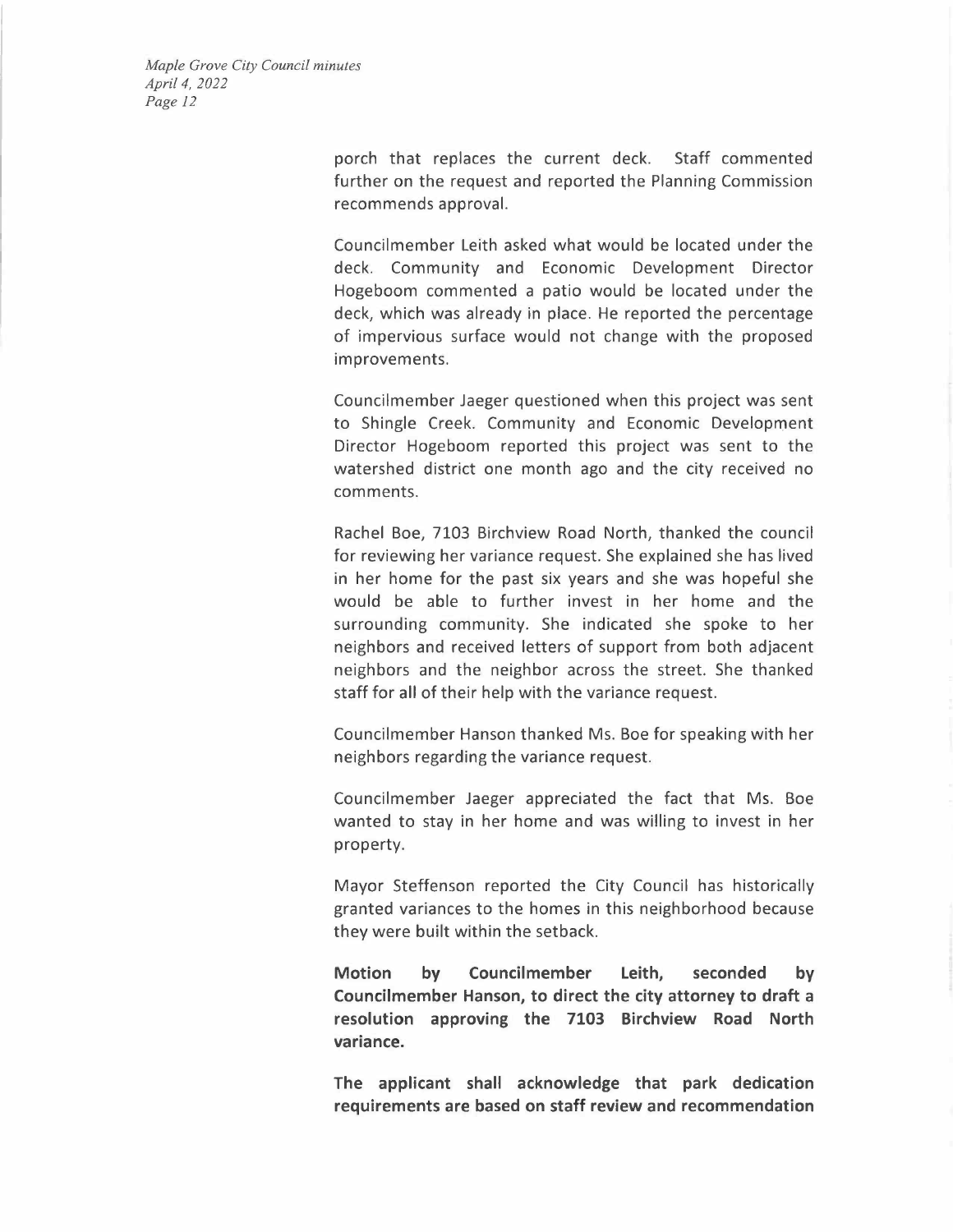**to the Park and Recreation Board and their subsequent board action. Board meetings are held on the third Thursday of each month. Report on upcoming community and economic development items Engineeringpublic works items Report on upcoming engineering items Administration items 2022-2024 City Goals Upon call of the motion by Mayor Steffenson, there were five ayes and no nays. Motion carried.**  Community and Economic Development Director Hogeboom updated the council regarding the following: • It was noted the Monday, April 11 Planning Commission meeting has been canceled. • Staff reminded the council of the joint Council/Planning Commission/Park Board worksession that would be held on Monday, April 18. The topic for this meeting would be rental housing and the Territorial Road Area project. • The Planning Commission would be holding a meeting on Monday, April 25 where the group will discuss the Edison Apartment project and a PUD amendment for the Homestead Corner shopping center. • The virtual Community Forum on Race would be held on Thursday, April 28 at 6 p.m. Director of Public Works/City Engineer Ashfeld updated the Council regarding the following: • Street sweeping would begin in the next week or two. City Administrator Nelson stated the February 12, 2022, strategic planning session was very productive, and all in attendance shared insight into future challenges and opportunities. Establishing these goals provides city staff with clear direction regarding priorities and continuing solid planning and sound development as well as addressing staffing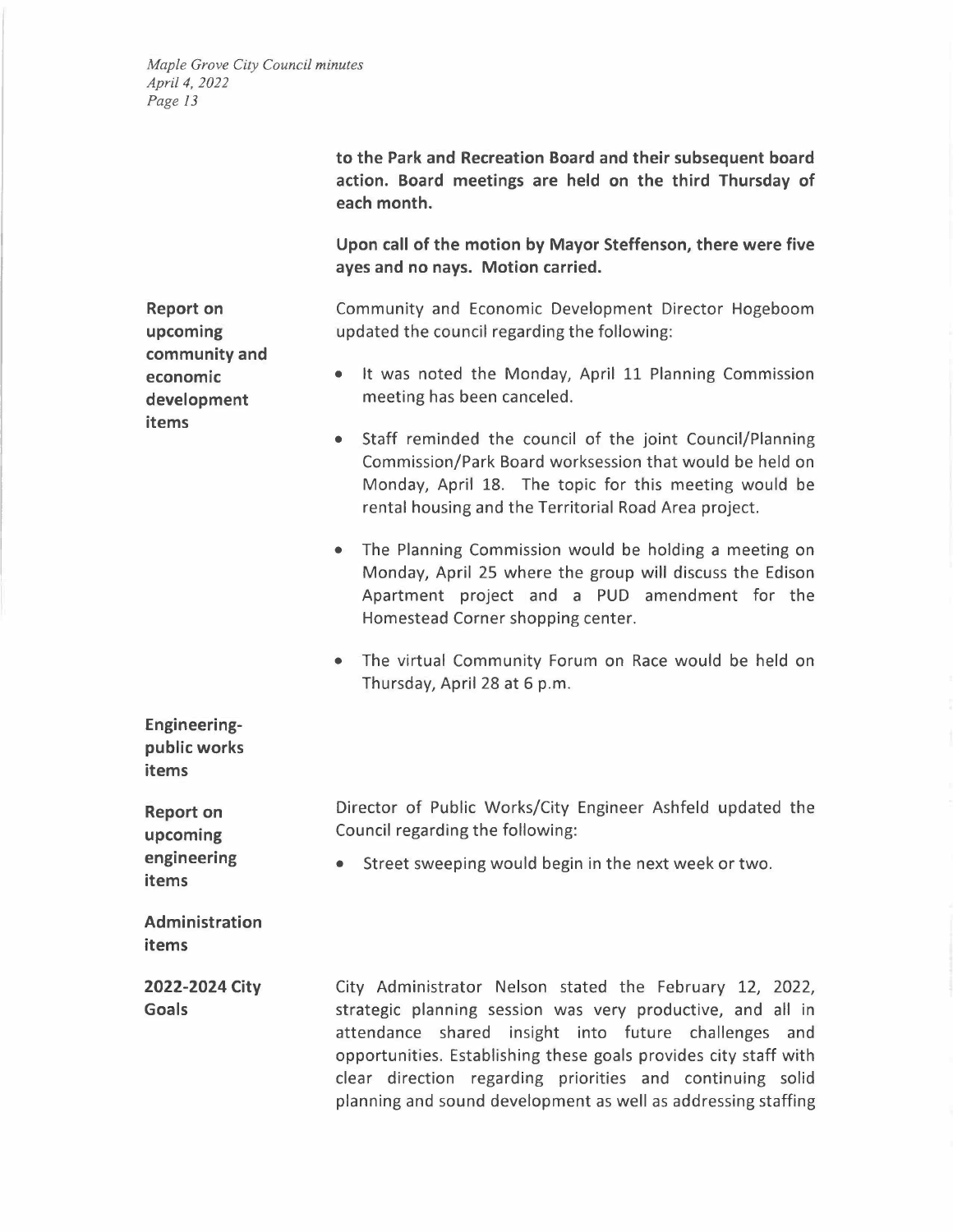|                                                         | challenges and opportunities. From here a detailed work plan<br>will be developed for each priority area that tracks specific<br>tactics and progress. She reviewed the 2022-2024 goals in<br>further detail with the council and recommended approval.                                                                                    |  |  |  |  |  |
|---------------------------------------------------------|--------------------------------------------------------------------------------------------------------------------------------------------------------------------------------------------------------------------------------------------------------------------------------------------------------------------------------------------|--|--|--|--|--|
|                                                         | Councilmember<br><b>Motion</b><br>by<br>Hanson,<br>seconded<br>by<br>Councilmember Barnett, to approve the goals for 2022-2024<br>for the City of Maple Grove. Upon call of the motion by<br>Mayor Steffenson, there were five ayes and no nays. Motion<br>carried.                                                                        |  |  |  |  |  |
| <b>Report on</b><br>upcoming<br>administration<br>items | City Administrator Nelson explained that the council has her<br>Monday report if there are any questions. She reported<br>TH610 was included in the senate transportation bill. It was<br>noted the Board of Appeal would be meeting on Tuesday, April<br>12 and the Board of Reconvene would be meeting on Tuesday,<br>April 26 at 7 p.m. |  |  |  |  |  |
| <b>Adjourn to EDA</b><br>meeting                        | Mayor Steffenson adjourned the City Council meeting to the<br>EDA meeting at 8:42 p.m.                                                                                                                                                                                                                                                     |  |  |  |  |  |
| <b>Reconvene to</b><br>regular meeting                  | Mayor Steffenson reconvened the regular City Council meeting<br>at 8:45 p.m.                                                                                                                                                                                                                                                               |  |  |  |  |  |
| Items added to<br>the agenda                            | Councilmember Jaeger reported there would be two more<br>indoor farmers markets before the market moves outdoors.                                                                                                                                                                                                                          |  |  |  |  |  |
|                                                         | Councilmember Jaeger encouraged residents to check their<br>smoke detectors because there has been a rise in house fires<br>in the community and throughout the metro area.                                                                                                                                                                |  |  |  |  |  |
|                                                         | Councilmember Jaeger stated the Maple Grove Historical<br>Society would be holding an open house on Sunday, April 10 at<br>1 p.m.                                                                                                                                                                                                          |  |  |  |  |  |
|                                                         | Councilmember Jaeger indicated Rice Lake had a successful<br>draw down and the lake was now refilling.                                                                                                                                                                                                                                     |  |  |  |  |  |
|                                                         | Councilmember<br>reported<br>the<br>Jaeger<br>Maple<br>Grove<br>Ambassadors program was seeking applications at this time<br>and applications had to be submitted by May 1.                                                                                                                                                                |  |  |  |  |  |
| Adjournment                                             | Councilmember<br><b>Motion</b><br>Jaeger,<br>by<br>seconded<br>by<br>Councilmember Hanson, to adjourn to the regular City                                                                                                                                                                                                                  |  |  |  |  |  |